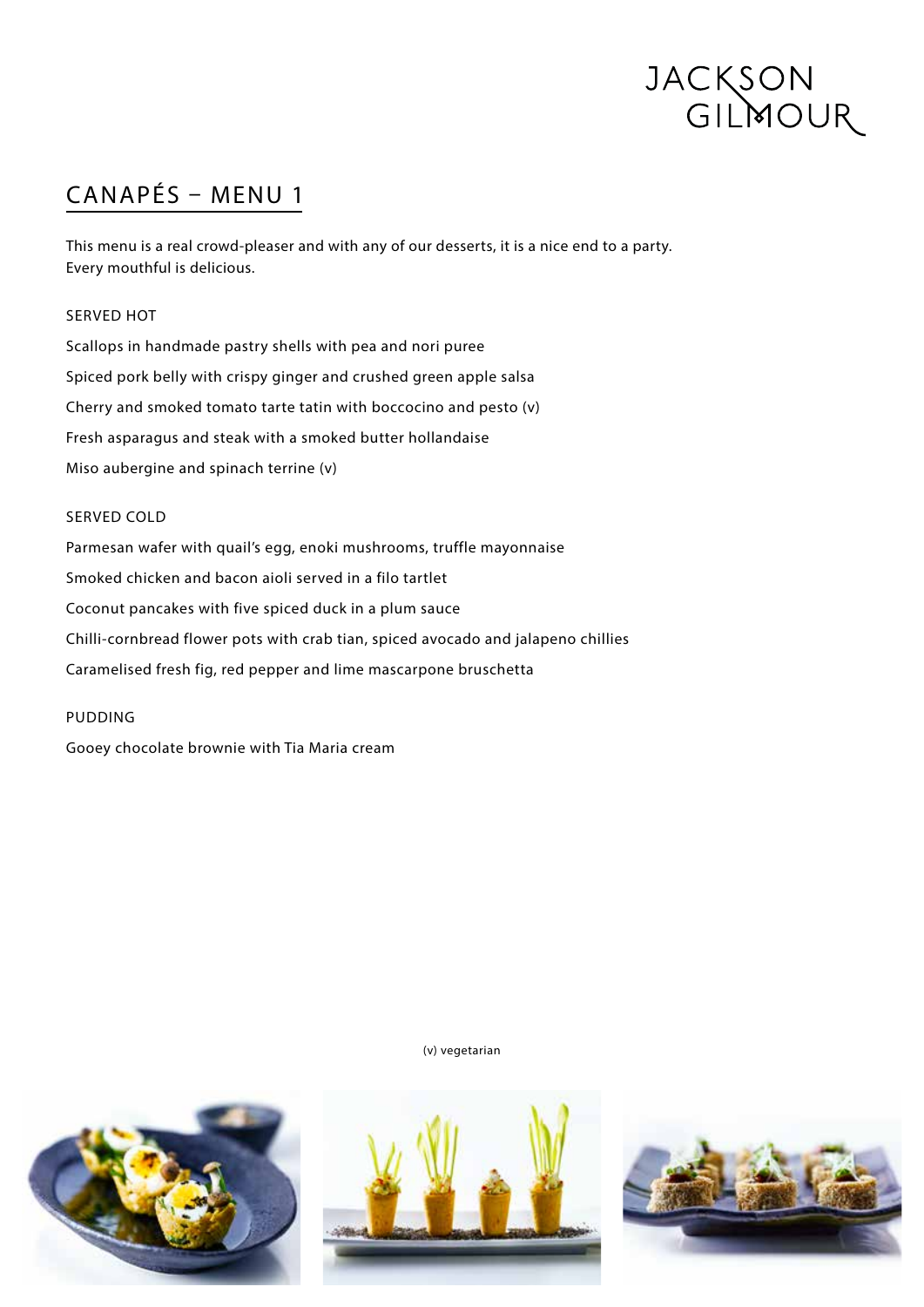# JACKSON<br>GILMOUR

# CANAPÉS – MENU 2

The harmony of the flavours and textures in this stylish menu makes it a popular choice with the after eight dessert a talking point end to a party.

## SERVED HOT

Mini bacon and egg breakfast with truffle shaving Lobster slider in mini brioche with nantua sauce Duck and sweet potato dumplings with a sweet chilli dip Beetroot crusted lamb with a pomegranate molasses dip Mini jacket potatoes topped with sour cream and chives (v)

## SERVED COLD

Trout ceviche served on puffed fish skin King prawns tossed in herbs served with an aioli dip Malaysian chicken, fresh lime and coconut squares Carpaccio beef wrap with wild rocket, pesto and cream cheese Moringa biscuit with goat's cheese and goji berry jam (v) Chilli-roasted feta and watermelon (v)

### PUDDING

After eight mint – chocolate praline, fresh mint mousse and mint jelly

(v) vegetarian